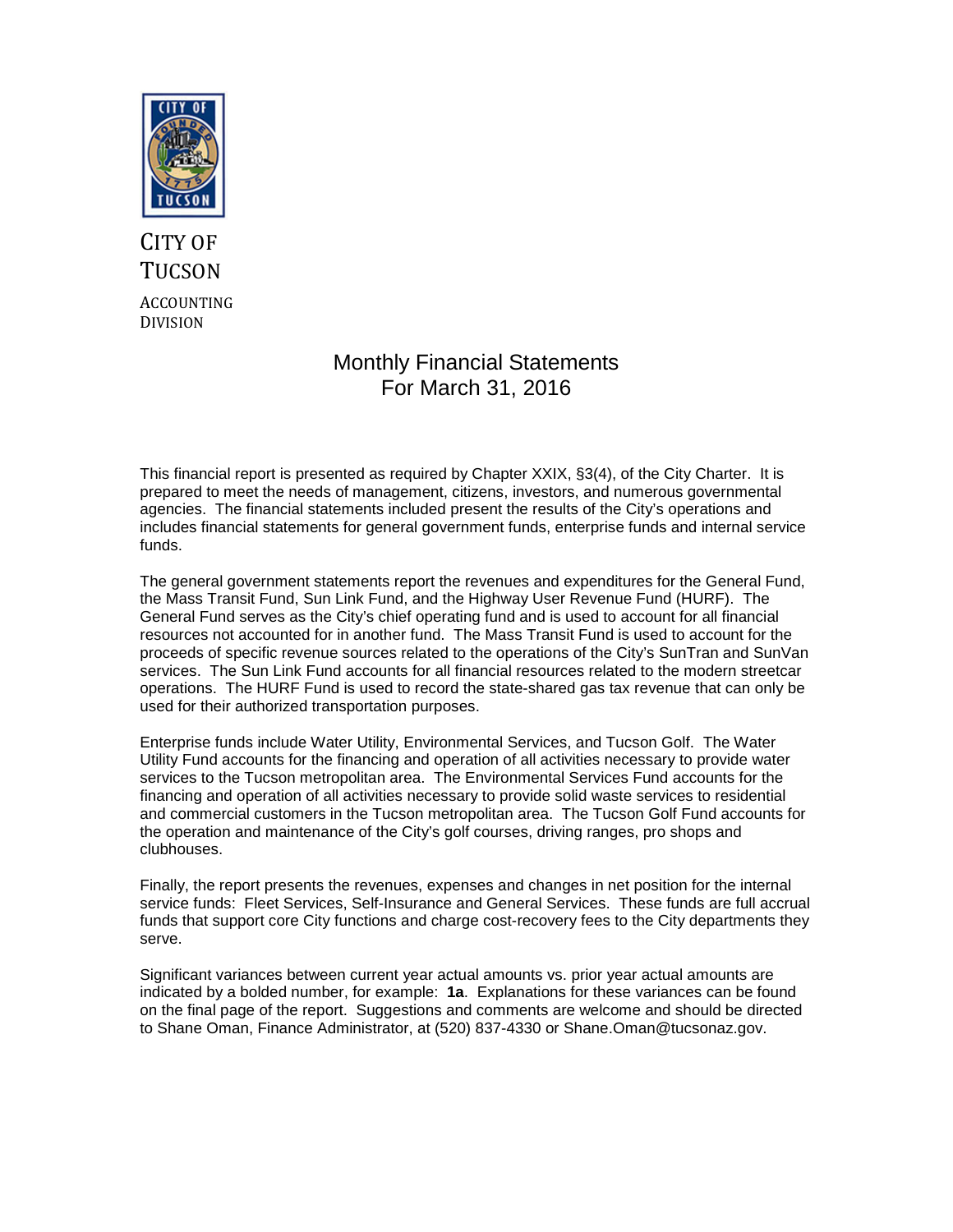#### **CITY OF TUCSON, ARIZONA STATEMENT OF REVENUES AND EXPENDITURES GENERAL FUND**

## **FOR THE NINE MONTHS ENDED MARCH 31, 2016**

|                                                           | Fiscal Year 2016 |             |    |                            |               | Fiscal Year 2015 |               |                 |            |
|-----------------------------------------------------------|------------------|-------------|----|----------------------------|---------------|------------------|---------------|-----------------|------------|
|                                                           |                  |             |    | <b>Total FY</b>            | %             |                  |               | \$ Change       | % Change   |
|                                                           |                  | Actual      |    | <b>Budget</b>              | <b>Budget</b> |                  | Actual *      | CFY vs PFY      | CFY vs PFY |
| <b>General Fund Revenues and Other Financing Sources:</b> |                  |             |    | Straight-line Budget 75.0% |               |                  |               |                 |            |
| Revenues:                                                 |                  |             |    |                            |               |                  |               |                 |            |
| Primary Property Taxes                                    | \$               | 8,677,245   | \$ | 14,350,250                 | 60.5%         | \$               | 8,081,707     | \$<br>595,538   | 7.4%       |
| <b>Business Privilege Tax</b>                             |                  | 143,947,456 |    | 197,118,630                | 73.0%         |                  | 142,967,312   | 980,144         | 0.7%       |
| <b>Other Local Taxes</b>                                  |                  | 32,886,031  |    | 40,308,200                 | 81.6%         |                  | 30,719,608    | 2,166,423       | 7.1%       |
| <b>Grants and Shared Taxes</b>                            |                  | 4,157,284   |    | 4,925,650                  | 84.4%         |                  | 2,494,088     | 1,663,196       | 66.7%      |
| State-Shared Income Tax Revenue                           |                  | 46,966,423  |    | 63,205,510                 | 74.3%         |                  | 47,222,444    | (256, 021)      | $-0.5%$    |
| <b>State-Shared Sales Tax</b>                             |                  | 36,483,566  |    | 48,935,140                 | 74.6%         |                  | 34,709,814    | 1,773,752       | 5.1%       |
| State Auto Lieu Tax                                       |                  | 17,149,548  |    | 21,968,250                 | 78.1%         |                  | 14,374,517    | 2,775,031       | 19.3%      |
| <b>Licenses and Permits</b>                               |                  | 21,797,141  |    | 28,349,160                 | 76.9%         |                  | 22,113,475    | (316, 334)      | $-1.4%$    |
| Fines, Forfeitures, and Penalties                         |                  | 9,339,833   |    | 14,331,870                 | 65.2%         |                  | 11,507,881    | (2, 168, 048)   | $-18.8%$   |
| Use of Money and Property                                 |                  | 413,283     |    | 648,930                    | 63.7%         |                  | 157,492       | 255,791         | 162.4%     |
| <b>Charges for Current Services</b>                       |                  | 31,008,484  |    | 39,053,170                 | 79.4%         |                  | 28,134,611    | 2,873,873       | 10.2%      |
| Miscellaneous Revenue                                     |                  | 9,249,671   |    | 10,382,120                 | 89.1%         |                  | 4,850,661     | 4,399,010       | 90.7% 1a   |
| <b>Total Revenues:</b>                                    |                  | 362,075,965 |    | 483,576,880                |               |                  | 347,333,610   | 14,742,355      |            |
|                                                           |                  |             |    |                            |               |                  |               |                 |            |
| <b>Other Financing Sources</b>                            |                  | 1,200,000   |    | 1,600,000                  | 75.0%         |                  | 2,465,000     | (1,265,000)     | $-51.3%$   |
| <b>Total Revenues and Other Financing Sources</b>         |                  | 363,275,965 | \$ | 485,176,880                |               | - \$             | 349,798,610   | \$13,477,355    |            |
| <b>General Fund Expenditures:</b>                         |                  |             |    |                            |               |                  |               |                 |            |
| <b>Elected and Official</b>                               |                  |             |    |                            |               |                  |               |                 |            |
| Mayor and Council                                         | \$               | 1,824,128   | \$ | 2,464,880                  | 74.0%         | \$               | 1,780,764     | \$<br>43,364    | 2.4%       |
| <b>City Manager</b>                                       |                  | 3,425,969   |    | 4,728,240                  | 72.5%         |                  | 5,990,336     | (2, 564, 367)   | $-42.8%$   |
| <b>City Attorney</b>                                      |                  | 5,485,592   |    | 7,717,080                  | 71.1%         |                  | 5,858,712     | (373, 120)      | $-6.4%$    |
| <b>City Clerk</b>                                         |                  | 2,197,666   |    | 3,773,960                  | 58.2%         |                  | 1,697,072     | 500,594         | 29.5%      |
| <b>Total Elected and Official</b>                         |                  | 12,933,355  |    | 18,684,160                 |               |                  | 15,326,884    | (2, 393, 529)   |            |
|                                                           |                  |             |    |                            |               |                  |               |                 |            |
| Public Safety & Justice Services                          |                  |             |    |                            |               |                  |               |                 |            |
| <b>City Court</b>                                         |                  | 7,648,801   |    | 11,669,160                 | 65.5%         |                  | 8,137,292     | (488, 491)      | $-6.0%$    |
| <b>Public Defender</b>                                    |                  | 2,171,143   |    | 3,091,610                  | 70.2%         |                  | 2,169,249     | 1,894           | 0.1%       |
| <b>Tucson Fire</b>                                        |                  | 70,870,508  |    | 93,826,730                 | 75.5%         |                  | 63,764,269    | 7,106,239       | 11.1% 1b   |
| <b>Tucson Police</b>                                      |                  | 113,385,006 |    | 156,762,250                | 72.3%         |                  | 107, 197, 773 | 6,187,233       | 5.8% 1b    |
| <b>Total Public Safety &amp; Justice Services</b>         |                  | 194,075,458 |    | 265,349,750                |               |                  | 181,268,583   | 12,806,875      |            |
| <b>Community Enrichment &amp; Development</b>             |                  |             |    |                            |               |                  |               |                 |            |
| Housing & Community Development                           |                  | 1,596,625   |    |                            | 61.5%         |                  | 1,495,976     | 100,649         | 6.7%       |
| Office of Integrated Planning                             |                  |             |    | 2,596,180                  |               |                  |               |                 |            |
|                                                           |                  | 1,170,197   |    | 1,780,980                  | 65.7%         |                  | 1,137,431     | 32,766          | 2.9%       |
| Parks and Recreation                                      |                  | 25,204,558  |    | 35,728,200                 | 70.5%         |                  | 25,814,953    | (610, 395)      | $-2.4%$    |
| Planning & Development Services                           |                  | 6,050,780   |    | 8,482,250                  | 71.3%         |                  | 6,488,957     | (438, 177)      | $-6.8%$    |
| Transportation                                            |                  | 1,363,792   |    | 2,777,320                  | 49.1%         |                  | 1,363,979     | (187)           | 0.0%       |
| <b>Total Community Enrichment &amp; Development</b>       |                  | 35,385,952  |    | 51,364,930                 |               |                  | 36,301,296    | (915, 344)      |            |
| <b>Support Services</b>                                   |                  |             |    |                            |               |                  |               |                 |            |
| <b>Budget and Internal Audit</b>                          |                  | 898,863     |    | 1,293,020                  | 69.5%         |                  | 936,148       | (37, 285)       | $-4.0%$    |
| Finance                                                   |                  | 6,240,816   |    | 8,246,560                  | 75.7%         |                  | 7,887,064     | (1,646,248)     | -20.9%     |
| <b>General Services</b>                                   |                  | 7,976,313   |    | 10,587,550                 | 75.3%         |                  | 8,641,785     | (665, 472)      | $-7.7%$    |
| Human Resources                                           |                  | 1,554,488   |    | 2,394,950                  | 64.9%         |                  | 1,669,067     | (114, 579)      | $-6.9%$    |
| Information Technology                                    |                  | 14,277,997  |    | 19,222,180                 | 74.3%         |                  | 12,110,551    | 2,167,446       | 17.9%      |
| Procurement                                               |                  | 2,309,946   |    | 2,915,060                  | 79.2%         |                  | 2,476,948     | (167,002)       | $-6.7%$    |
| <b>Total Support Services</b>                             |                  | 33,258,423  |    | 44,659,320                 |               |                  | 33,721,563    | (463, 140)      |            |
|                                                           |                  |             |    |                            |               |                  |               |                 |            |
| <b>Total General Government</b>                           |                  | 15,243,233  |    | 27,532,840                 | 55.4%         |                  | 13,751,850    | 1,491,383       | 10.8%      |
| <b>Capital Outlay</b>                                     |                  | 1,178,456   |    | 3,377,700                  | 34.9%         |                  | 5,001,324     | (3,822,868)     | $-76.4%$   |
| <b>Capital Projects</b>                                   |                  | 640,351     |    | 1,031,800                  | 62.1%         |                  | 5,775         | 634,576         | 10988.3%   |
| Debt Service and Fiscal Agent Fees                        |                  | 5,198,969   |    | 23,884,000                 | 21.8%         |                  | 5,513,071     | (314, 102)      | $-5.7%$    |
| <b>Other Financing Uses</b>                               |                  | 40,158,554  |    | 52,571,400                 | 76.4%         |                  | 38,467,781    | 1,690,773       | 4.4%       |
| <b>Total Expenditures &amp; Other Financing Uses</b>      | \$               | 338,072,751 | \$ | 488,455,900                |               | \$               | 329,358,127   | \$<br>8,714,624 |            |

\*In order to align year-to year comparisons and revenue reporting, fiscal year 2015 numbers have been revised to eliminate revenue accrual transactions.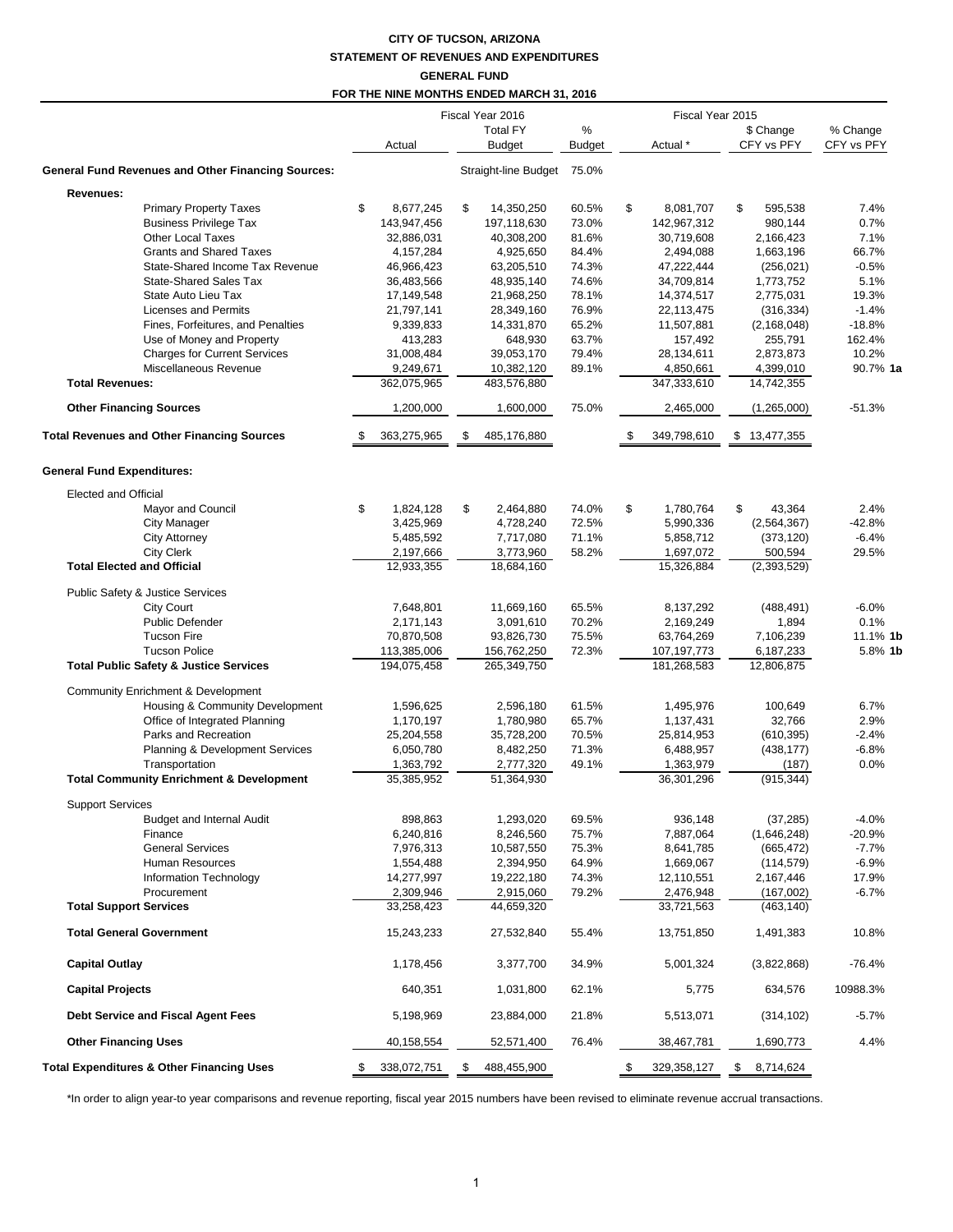#### **CITY OF TUCSON, ARIZONA STATEMENT OF REVENUES AND EXPENDITURES MASS TRANSIT FUND FOR THE NINE MONTHS ENDED MARCH 31, 2016**

|                                                                                                                                                                                                                           |                                                                                              |                                  | Fiscal Year 2016                                                                         |                                                      |        | Fiscal Year 2015                                                                        |                         |                                                                                        |                                                               |  |
|---------------------------------------------------------------------------------------------------------------------------------------------------------------------------------------------------------------------------|----------------------------------------------------------------------------------------------|----------------------------------|------------------------------------------------------------------------------------------|------------------------------------------------------|--------|-----------------------------------------------------------------------------------------|-------------------------|----------------------------------------------------------------------------------------|---------------------------------------------------------------|--|
|                                                                                                                                                                                                                           | Actual                                                                                       | <b>Total FY</b><br><b>Budget</b> |                                                                                          | $\%$<br><b>Budget</b>                                | Actual |                                                                                         | \$ Change<br>CFY vs PFY |                                                                                        | % Change<br>CFY vs PFY                                        |  |
| <b>Mass Transit Revenues and Other Financing Sources:</b><br>Revenues:                                                                                                                                                    |                                                                                              |                                  | Straight-line Budget                                                                     | 75.0%                                                |        |                                                                                         |                         |                                                                                        |                                                               |  |
| <b>Federal Grants and Contributions</b><br><b>Other Agencies</b><br>Use of Money and Property<br><b>Charges for Current Services</b><br>Miscellaneous Revenue<br><b>Total Revenues:</b><br><b>Other Financing Sources</b> | \$<br>14,764,642<br>8,427,181<br>391,143<br>7,031,135<br>609,273<br>31,223,374<br>34,112,303 | \$                               | 28,303,470<br>13,829,020<br>360,000<br>13,156,630<br>100,370<br>55,749,490<br>45,483,070 | 52.2%<br>60.9%<br>108.7%<br>53.4%<br>607.0%<br>75.0% | \$     | 15,463,339<br>8,577,923<br>345,859<br>10,091,961<br>238,584<br>34,717,666<br>33,209,355 | S.                      | (698, 697)<br>(150, 742)<br>45,284<br>(3,060,826)<br>370,689<br>(3,494,292)<br>902,948 | $-4.5%$<br>$-1.8%$<br>13.1%<br>$-30.3\%$ 2a<br>155.4%<br>2.7% |  |
| <b>Total Revenues and Other Financing Sources</b>                                                                                                                                                                         | 65,335,677                                                                                   |                                  | 101,232,560                                                                              |                                                      |        | 67,927,021                                                                              |                         | (2,591,344)                                                                            |                                                               |  |
| <b>Mass Transit Expenditures:</b><br><b>Community Enrichment &amp; Development</b><br>Transportation<br><b>Total Community Enrichment &amp; Development</b>                                                               | 52,870,221.64<br>52,870,222                                                                  |                                  | \$77,603,120.00<br>77,603,120                                                            | 68.1%                                                | \$.    | 52,935,285.00<br>52,935,285                                                             | S                       | (65,063.36)<br>(65,063)                                                                | $-0.1%$                                                       |  |
| <b>Capital Outlay</b>                                                                                                                                                                                                     | 8,597,398                                                                                    |                                  | 12,568,560                                                                               | 68.4%                                                |        | 11,604,335                                                                              |                         | (3,006,937)                                                                            | $-25.9\%$ 2b                                                  |  |
| <b>Capital Projects</b>                                                                                                                                                                                                   | 3,742,890                                                                                    |                                  | 11,185,700                                                                               | 33.5%                                                |        | 1,073,775                                                                               |                         | 2,669,115                                                                              | 248.6% 2c                                                     |  |
| <b>Total Expenditures</b>                                                                                                                                                                                                 | 65,210,510                                                                                   |                                  | 101,357,380                                                                              |                                                      |        | 65,613,395                                                                              |                         | (402, 885)                                                                             |                                                               |  |

#### **CITY OF TUCSON, ARIZONA STATEMENT OF REVENUES AND EXPENDITURES SUN LINK FOR THE NINE MONTHS ENDED MARCH 31, 2016**

|                                                             |                    | Fiscal Year 2016                 |                           |                       |    | Fiscal Year 2015 |     |                         |                        |
|-------------------------------------------------------------|--------------------|----------------------------------|---------------------------|-----------------------|----|------------------|-----|-------------------------|------------------------|
|                                                             | Actual             | <b>Total FY</b><br><b>Budget</b> |                           | $\%$<br><b>Budget</b> |    | Actual           |     | \$ Change<br>CFY vs PFY | % Change<br>CFY vs PFY |
| Sun Link Revenues and Other Financing Sources:<br>Revenues: |                    |                                  | Straight-line Budget      | 75.0%                 |    |                  |     |                         |                        |
| <b>Other Agencies</b><br>Use of Money and Property          | \$<br>1,007,600.00 |                                  | 2,000,000.00<br>1,396,280 | 50.4%                 | \$ | 68,990.00        |     | \$938,610.00            | 1360.5%                |
| <b>Charges for Current Services</b>                         | 948,417            |                                  |                           |                       |    | 823,285          |     | 125,132                 | 15.2%                  |
| Miscellaneous Revenue                                       | 12,364             |                                  |                           |                       |    | 4,533            |     | 7,831                   | 172.8%                 |
| <b>Total Revenues:</b>                                      | 1,968,381          |                                  | 3,396,280                 |                       |    | 896,808          |     | 1,071,573               |                        |
| <b>Other Financing Sources</b>                              | 1,733,828          |                                  | 2,311,770                 | 75.0%                 |    | 1,623,742        |     | 110,086                 | 6.8%                   |
| <b>Total Revenues and Other Financing Sources</b>           | 3,702,209          |                                  | 5,708,050                 |                       |    | 2,520,550        | SS. | 1,181,659               |                        |
| <b>Sun Link Expenditures:</b>                               |                    |                                  |                           |                       |    |                  |     |                         |                        |
| <b>Community Enrichment &amp; Development</b>               |                    |                                  |                           |                       |    |                  |     |                         |                        |
| Transportation                                              | 2,785,256          | \$.                              | 4,220,800                 | 66.0%                 | -S | 3,081,229        | S   | (295, 973)              | $-9.6%$                |
| <b>Total Community Enrichment &amp; Development</b>         | 2,785,256          |                                  | 4,220,800                 |                       |    | 3,081,229        |     | (295, 973)              |                        |
| <b>Capital Outlay</b>                                       | 2,551              |                                  |                           | 0.0%                  |    |                  |     | 2,551                   | 0.0%                   |
| Debt Service and Fiscal Agent Fees                          | 378,714            |                                  | 1,512,430                 | 25.0%                 |    |                  |     | 378,714                 | 0.0%                   |
| <b>Total Expenditures</b>                                   | \$<br>3,166,521    | \$                               | 5,733,230                 |                       | \$ | 3,081,229        | \$  | 85,292                  |                        |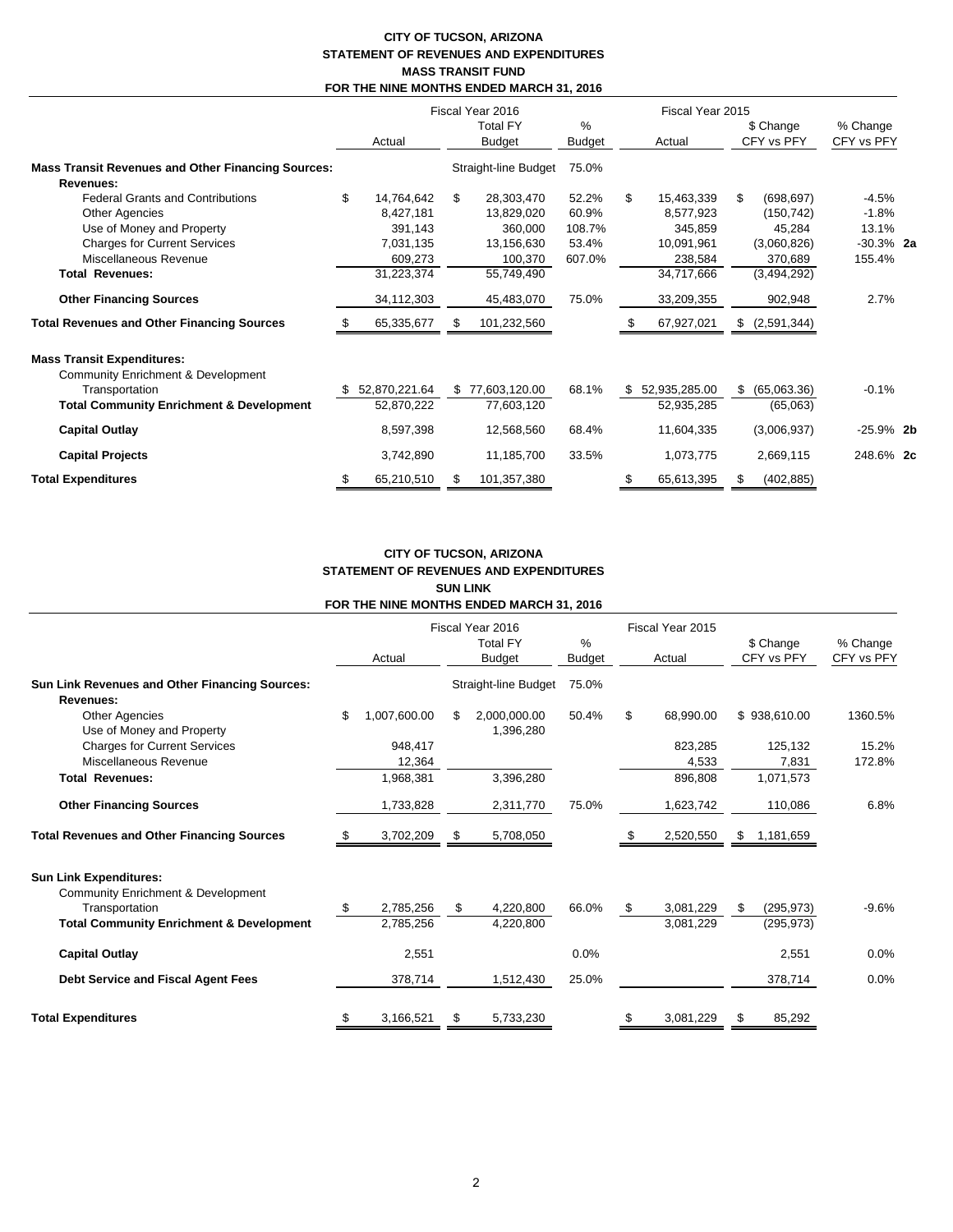#### **CITY OF TUCSON, ARIZONA STATEMENT OF REVENUES AND EXPENDITURES HIGHWAY USER REVENUE FUND (HURF) FOR THE NINE MONTHS ENDED MARCH 31, 2016**

|                                                                                                                                                 | Actual                     | Fiscal Year 2016<br><b>Total FY</b><br><b>Budget</b> | %<br><b>Budget</b> | Fiscal Year 2015<br>Actual     | \$ Change<br>CFY vs PFY  | % Change<br>CFY vs PFY |
|-------------------------------------------------------------------------------------------------------------------------------------------------|----------------------------|------------------------------------------------------|--------------------|--------------------------------|--------------------------|------------------------|
| <b>HURF Revenues:</b>                                                                                                                           |                            | Straight-line Budget                                 | 75.0%              |                                |                          |                        |
| Revenues:                                                                                                                                       |                            |                                                      |                    |                                |                          |                        |
| <b>Licenses and Permits</b>                                                                                                                     | \$<br>413.995              | \$<br>543.000                                        | 76.2%              | \$<br>429,917                  | \$<br>(15, 922)          | $-3.7%$                |
| <b>Other Agencies</b>                                                                                                                           | 27,772,239                 | 36,492,310                                           | 76.1%              | 26,351,724                     | 1,420,515                | 5.4%                   |
| Use of Money and Property                                                                                                                       | 426,087                    | 635,840                                              | 67.0%              | 320,679                        | 105,408                  | 32.9%                  |
| <b>Charges for Current Services</b>                                                                                                             | 32,580                     |                                                      | 0.0%               | 28,112                         | 4,468                    | 15.9%                  |
| Miscellaneous Revenue                                                                                                                           | 848,335                    | 500,000                                              |                    | 1,108,681                      | (260, 346)               | $-23.5%$               |
| <b>Total Revenues</b>                                                                                                                           | \$29,493,236               | \$38,171,150                                         |                    | 28,239,113<br>\$               | \$<br>1,254,123          |                        |
| <b>HURF Expenditures:</b><br><b>Community Enrichment and Development</b><br>Transportation<br><b>Total Community Enrichment and Development</b> | \$20,976,957<br>20,976,957 | \$31,890,360<br>31,890,360                           | 65.8%              | 19,977,004<br>\$<br>19,977,004 | \$<br>999,953<br>999,953 | 5.0%                   |
| Non-Departmental<br><b>Outside Agencies</b>                                                                                                     | 157,458                    | 100,580                                              | 156.6%             | 50,290                         | 107,168                  | 213.1%                 |
| <b>Total Non-Departmental</b>                                                                                                                   | 157,458                    | 100,580                                              |                    | 50,290                         | 107,168                  |                        |
| <b>Capital Outlay</b>                                                                                                                           | 604,834                    | 1,092,650                                            | 55.4%              | 11,221                         | 593,613                  | 5290.2%                |
| <b>Capital Projects</b>                                                                                                                         | 617,165                    | 1,998,620                                            | 30.9%              | 1,136,995                      | (519, 830)               | $-45.7%$               |
| <b>Other Financing Uses</b>                                                                                                                     |                            | (9,821,590)                                          | 0.0%               |                                |                          | 0.0%                   |
| <b>Total Expenditures &amp; Other Financing Uses</b>                                                                                            | \$22,356,414               | \$25,260,620                                         |                    | 21,175,510<br>S                | 1,180,904<br>S           |                        |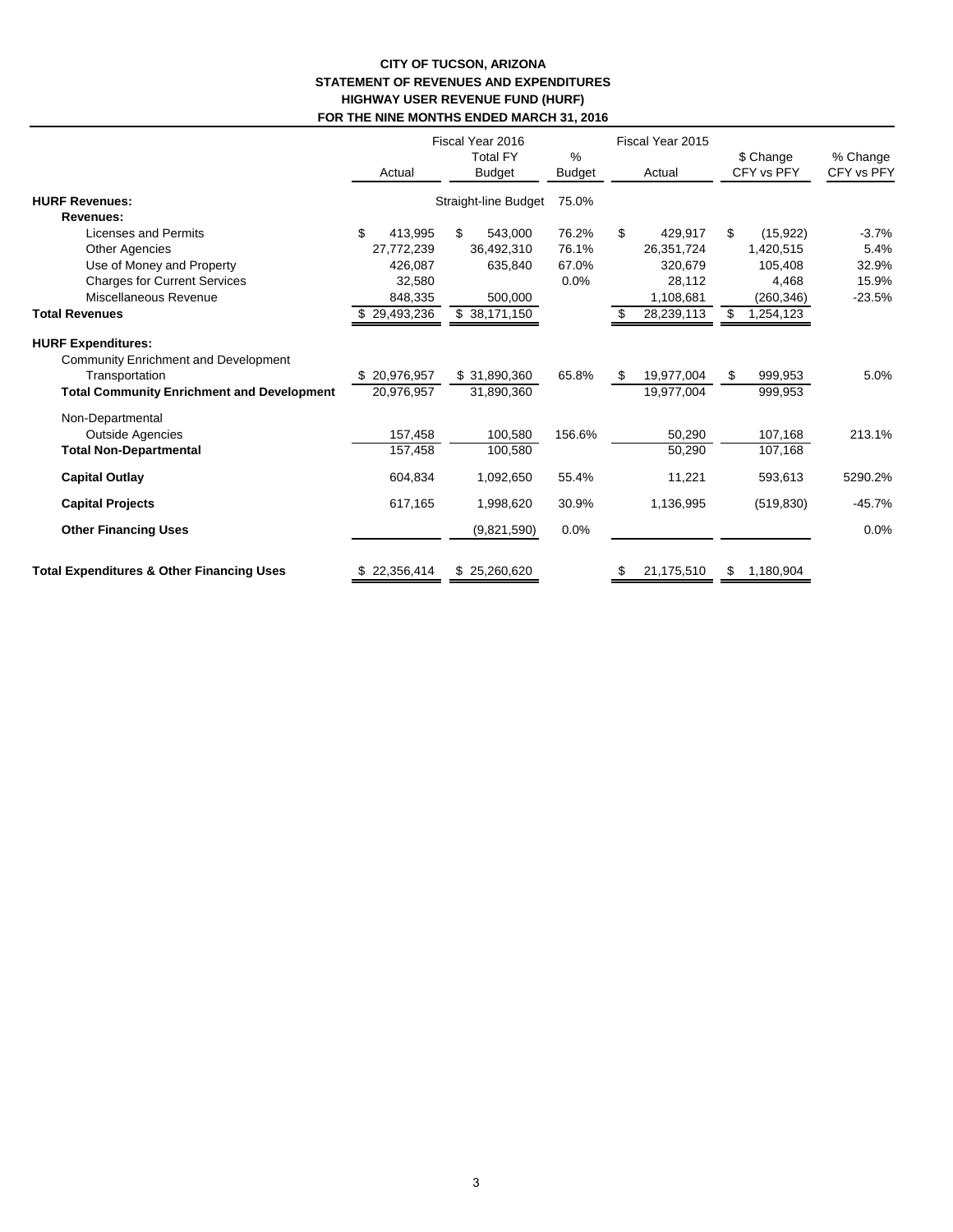#### **CITY OF TUCSON, ARIZONA STATEMENT OF NET POSITION ENTERPRISE FUNDS MARCH 31, 2016**

|                                                                         | <b>Water Utility Fund</b> | Environmental<br>Services | <b>Tucson Golf</b><br><b>Enterprise Fund</b> |
|-------------------------------------------------------------------------|---------------------------|---------------------------|----------------------------------------------|
| <b>ASSETS</b>                                                           |                           |                           |                                              |
| Current assets:                                                         |                           |                           |                                              |
| Cash and Cash Equivalents<br>Cash and Investments - Restricted          | \$<br>52,188,458          | \$<br>30,860,445          | \$<br>1,605,233                              |
| Cash and Investments with Fiscal Agent - Restricted                     | 21,028,481<br>25,333,384  |                           |                                              |
| Accounts Receivable, Net                                                | 22,980,718                | 3,584,030                 | 407,601                                      |
| Due from Other Agencies                                                 |                           | 82,349                    |                                              |
| Interest Receivable                                                     | 104,212                   | 53,991                    |                                              |
| Inventories                                                             | 5,771,108                 |                           | 271,488                                      |
| <b>Other Assets</b>                                                     | 2,502,583                 |                           |                                              |
| Total current assets                                                    | 129,908,944               | 34,580,815                | 2,284,322                                    |
| Noncurrent assets:                                                      |                           |                           |                                              |
| Long Term Accounts Receivable                                           | 208,172                   |                           |                                              |
| Other Assets - Restricted                                               | 254,986                   |                           | 44,579                                       |
| Land and Construction in Progress                                       | 152,183,437               | 19,341,519                | 2,701,865                                    |
| Other Capital Assets, Net                                               | 1,066,819,647             | 25,970,289                | 12,217,597                                   |
| <b>Water Rights</b>                                                     | 52,126,968                |                           |                                              |
| Total noncurrent assets                                                 | 1,271,593,210             | 45,311,808                | 14,964,041                                   |
| <b>Total assets</b>                                                     | 1,401,502,154             | 79,892,623                | 17,248,363                                   |
| DEFERRED OUTFLOWS                                                       |                           |                           |                                              |
| Loss on Refunding of Debt                                               | 15,820,606                |                           |                                              |
| <b>Pension Plans</b>                                                    | 3,162,060                 | 1,205,606                 |                                              |
| <b>Total deferred outflows</b>                                          | 18,982,666                | 1,205,606                 |                                              |
| Total assets and deferred outflows                                      | 1,420,484,820             | 81,098,229                | 17,248,363                                   |
|                                                                         |                           |                           |                                              |
| <b>LIABILITIES</b>                                                      |                           |                           |                                              |
| Current liabilities:                                                    |                           |                           |                                              |
| <b>Accounts Payable</b>                                                 | 2,540,283                 | 287,358                   | 115,159                                      |
| <b>Accrued Payroll Liabilities</b>                                      | 51,109                    | 50,674                    | 117,848                                      |
| Interfund Payable                                                       | 31,898                    |                           | 1,913,665                                    |
| Due to Other Agencies<br>Accrued Interest Payable                       | 300,440                   | 2,145                     | 74,215                                       |
| Refundable Deposits                                                     |                           |                           | 3,611                                        |
| Current Portion of Bonds Payable                                        | 2,133,190<br>36,946,587   | 86,755                    | 6,595                                        |
| <b>Current Portion of Contracts Payable</b>                             |                           | 268,000                   | 81,954                                       |
| <b>Current Portion of Compensated Absences</b>                          | 1,760,284                 | 609,062                   |                                              |
| <b>Advances From Customers</b>                                          |                           |                           | 86,029                                       |
| Current Portion of Long Term Liabilities                                |                           | 750,551                   |                                              |
| Total current liabilities                                               | 43,763,791                | 2,054,545                 | 2,399,076                                    |
| Noncurrent liabilities:                                                 |                           |                           |                                              |
| <b>Bonds Payable</b>                                                    | 518,354,636               |                           |                                              |
| <b>Contracts Payable</b>                                                |                           | 10,349,118                | 212,189                                      |
| <b>Compensated Absences</b>                                             | 1,734,448                 | 663,493                   |                                              |
| Other Postemployment Benefits                                           | 1,447,762                 | 598,024                   |                                              |
| Pension Liability                                                       | 51,601,140                | 19,674,093                |                                              |
| Loans and Notes Payable                                                 |                           |                           | 8,554,615                                    |
| Long Term Liabilities                                                   |                           | 56,355,386                |                                              |
| Total noncurrent liabilities                                            | 573,137,986               | 87,640,114                | 8,766,804                                    |
| <b>Total liabilities</b>                                                | 616,901,777               | 89,694,659                | 11,165,880                                   |
| DEFERRED INFLOWS                                                        |                           |                           |                                              |
| <b>Deferred Revenue</b>                                                 | 92,714                    |                           |                                              |
| <b>Pension Plans</b>                                                    | 5,461,526                 | 2,082,329                 |                                              |
| <b>Total deferred inflows</b>                                           | 5,554,240                 | 2,082,329                 |                                              |
| <b>Total liabilities and deferred inflows</b>                           | 622,456,017               | 91,776,988                |                                              |
|                                                                         |                           |                           |                                              |
| <b>NET POSITION</b>                                                     |                           |                           |                                              |
| Net Investment in capital assets                                        | 756,094,962               | 34,694,690                | 14,625,319                                   |
| Amounts Restricted for:                                                 |                           |                           |                                              |
| <b>Debt Service</b>                                                     | 25,333,384                |                           |                                              |
| Unrestricted Amounts (deficit)<br><b>Closure/Post Closure Liability</b> | 16,600,457                | (64,414,296)              | (8,542,836)                                  |
| New Landfill Cell Construction                                          |                           | 7,894,247<br>11,146,600   |                                              |
| <b>Total net position</b>                                               | \$<br>798,028,803         | (10, 678, 759)<br>\$      | \$<br>6,082,483                              |
|                                                                         |                           |                           |                                              |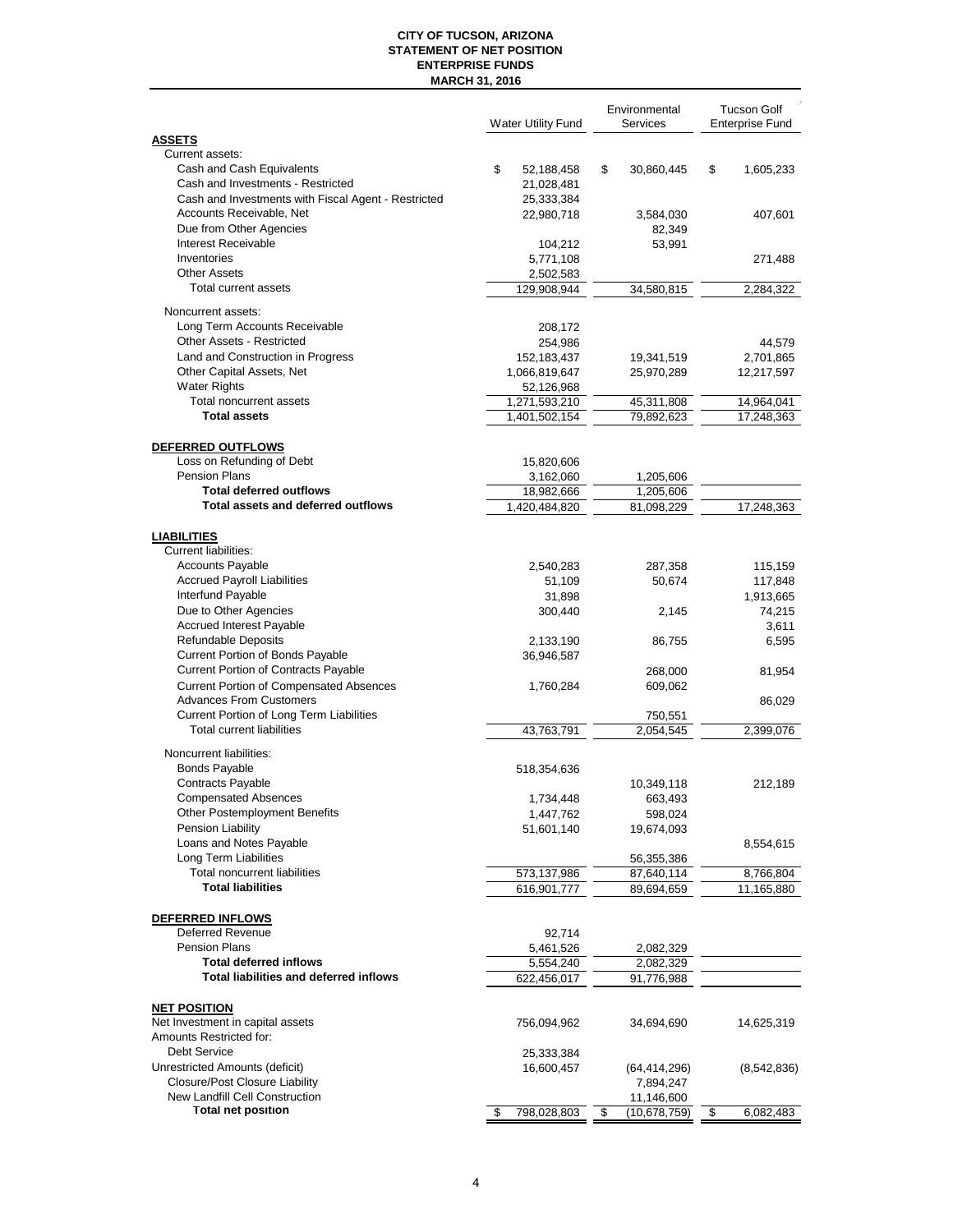#### **CITY OF TUCSON, ARIZONA SCHEDULE OF REVENUES, EXPENSES, AND CHANGES IN FUND NET ASSETS WATER UTILITY FUND FOR THE NINE MONTHS ENDED MARCH 31, 2016**

|                                           | Fiscal Year 2016   | Fiscal Year 2015  |                         |                        |  |
|-------------------------------------------|--------------------|-------------------|-------------------------|------------------------|--|
|                                           | Actual             | Actual            | \$ Change<br>CFY vs PFY | % Change<br>CFY vs PFY |  |
| <b>Operating revenues:</b>                |                    |                   |                         |                        |  |
| <b>Charges for Services</b>               | 137,786,969<br>\$. | \$<br>131,650,432 | \$<br>6,136,537         | $4.7\%$ 3a             |  |
| <b>Total operating revenues</b>           | 137,786,969        | 131,650,432       | 6,136,537               |                        |  |
| <b>Operating expenses:</b>                |                    |                   |                         |                        |  |
| Salaries, Wages and Benefits              | 25,938,537         | 25,109,505        | 829,032                 | 3.3%                   |  |
| <b>Contractual Services</b>               | 49,920,410         | 46.464,513        | 3,455,897               | $7.4\%$ 3b             |  |
| Commodities                               | 6,576,111          | 5,792,420         | 783,691                 | 13.5%                  |  |
| Depreciation/Amortization                 | 25,311,557         | 26,703,054        | (1, 391, 497)           | $-5.2%$                |  |
| <b>Total operating expenses</b>           | 107,746,615        | 104,069,492       | 3,677,123               |                        |  |
| <b>Operating Income (Loss)</b>            | 30,040,354         | 27,580,940        | 2,459,414               |                        |  |
| Nonoperating revenues (expenses):         |                    |                   |                         |                        |  |
| Investment Income                         | 867,267            | 147,362           | 719,905                 | 488.5%                 |  |
| Gain (Loss) on Sale of Property/Equipment | 259,434            | (66, 754)         | 326,188                 | $-488.6%$              |  |
| <b>Federal Grants and Contributions</b>   |                    | 367,309           | (367, 309)              | $-100.0%$              |  |
| Interest Expense                          | (13, 937, 974)     | (14,600,866)      | 662,892                 | $-4.5%$                |  |
| Other Nonoperating Income (Expenses)      | (1, 150, 237)      | (5,436,895)       | 4,286,658               | $-78.8\%$ 3c           |  |
| Total nonoperating revenues (expenses)    | (13,961,510)       | (19,589,844)      | 5,628,334               |                        |  |
| Income (loss) before transfers            | 16,078,844         | 7,991,096         | 8,087,748               |                        |  |
| <b>Transfers In</b>                       | 2,155,715          | 3,344,745         | (1, 189, 030)           | $-35.5%$               |  |
| <b>Transfers Out</b>                      | (1,200,000)        | (1,200,000)       |                         | 0.0%                   |  |
| Changes in net position                   | 17,034,559         | 10,135,841        | 6,898,718               |                        |  |
| Total net position, beginning of year     | 780,994,244        | 760,457,882 *     | 20,536,362              |                        |  |
| <b>Total net position</b>                 | 798,028,803<br>\$  | \$<br>770,593,723 | 27,435,080<br>\$        |                        |  |

\*Fiscal year 2015 beginning net position restated. See fiscal year 2015 CAFR.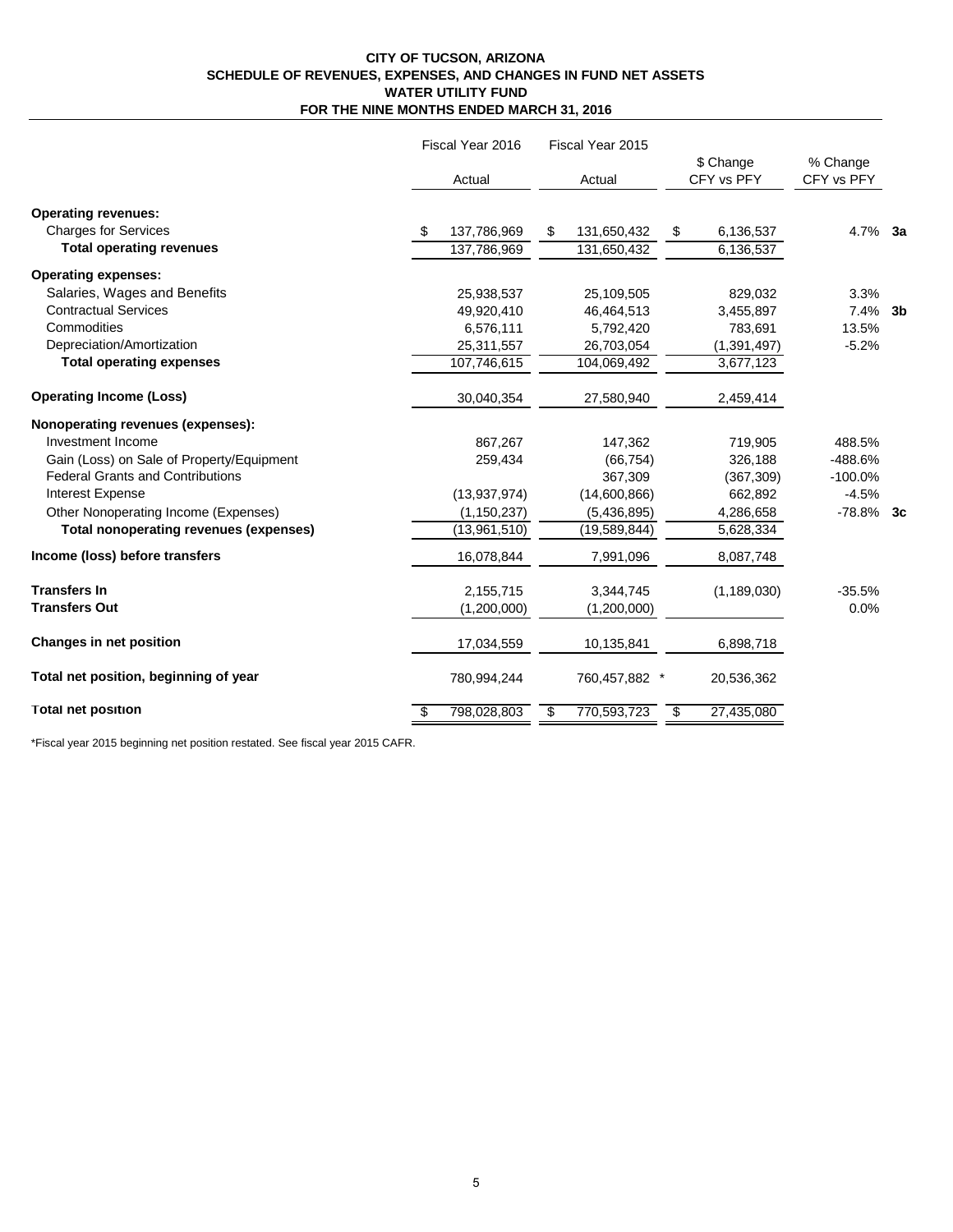#### **CITY OF TUCSON, ARIZONA SCHEDULE OF REVENUES, EXPENSES, AND CHANGES IN FUND NET ASSETS ENVIRONMENTAL SERVICES FUND FOR THE NINE MONTHS ENDED MARCH 31, 2016**

|                                           | Fiscal Year 2016 |                | Fiscal Year 2015     |                         |            |                        |  |
|-------------------------------------------|------------------|----------------|----------------------|-------------------------|------------|------------------------|--|
|                                           |                  | Actual         | Actual               | \$ Change<br>CFY vs PFY |            | % Change<br>CFY vs PFY |  |
| <b>Operating revenues:</b>                |                  |                |                      |                         |            |                        |  |
| <b>Charges for Services</b>               | \$               | 36,554,185     | \$<br>35,727,212     | \$                      | 826,973    | 2.3%                   |  |
| Miscellaneous                             |                  | 785,345        | 691,055              |                         | 94,290     | 13.6%                  |  |
| <b>Total operating revenues</b>           |                  | 37,339,530     | 36,418,267           |                         | 921,263    |                        |  |
| <b>Operating expenses:</b>                |                  |                |                      |                         |            |                        |  |
| Salaries, Wages and Benefits              |                  | 11,167,836     | 11,041,202           |                         | 126,634    | 1.1%                   |  |
| <b>Contractual Services</b>               |                  | 13,761,087     | 12,753,412           |                         | 1,007,675  | 7.9% 4a                |  |
| Commodities                               |                  | 2,542,217      | 3,142,870            |                         | (600, 653) | $-19.1%$               |  |
| Cost of Goods Sold                        |                  |                |                      |                         |            | 0.0%                   |  |
| Depreciation/Amortization                 |                  | 3,550,568      | 2,627,742            |                         | 922,826    | 35.1%                  |  |
| <b>Total operating expenses</b>           |                  | 31,021,708     | 29,565,226           |                         | 1,456,482  |                        |  |
| <b>Operating Income (Loss)</b>            |                  | 6,317,822      | 6,853,041            |                         | (535, 219) |                        |  |
| Nonoperating revenues (expenses):         |                  |                |                      |                         |            |                        |  |
| Investment Income                         |                  | 249,937        | (58, 874)            |                         | 308,811    | $-524.5%$              |  |
| Gain (Loss) on Sale of Property/Equipment |                  | (105,988)      | 372,373              |                         | (478, 361) | $-128.5%$              |  |
| <b>Other Agencies</b>                     |                  | 88.026         | 97,038               |                         | (9,012)    | $-9.3%$                |  |
| <b>Interest Expense</b>                   |                  | (244, 476)     | (247, 840)           |                         | 3,364      | $-1.4%$                |  |
| Other Nonoperating Income (Expenses)      |                  |                |                      |                         |            | 0.0%                   |  |
| Total nonoperating revenues (expenses)    |                  | (12, 501)      | 162,697              |                         | (175, 198) |                        |  |
| <b>Changes in net position</b>            |                  | 6,305,321      | 7,015,738            |                         | (710, 417) |                        |  |
| Total net position, beginning of year     |                  | (16,984,080)   | $(25,318,874)$ *     |                         | 8,334,794  |                        |  |
| <b>Total net position</b>                 | \$               | (10, 678, 759) | \$<br>(18, 303, 136) | \$                      | 7,624,377  |                        |  |

\*Fiscal year 2015 beginning net position restated. See fiscal year 2015 CAFR.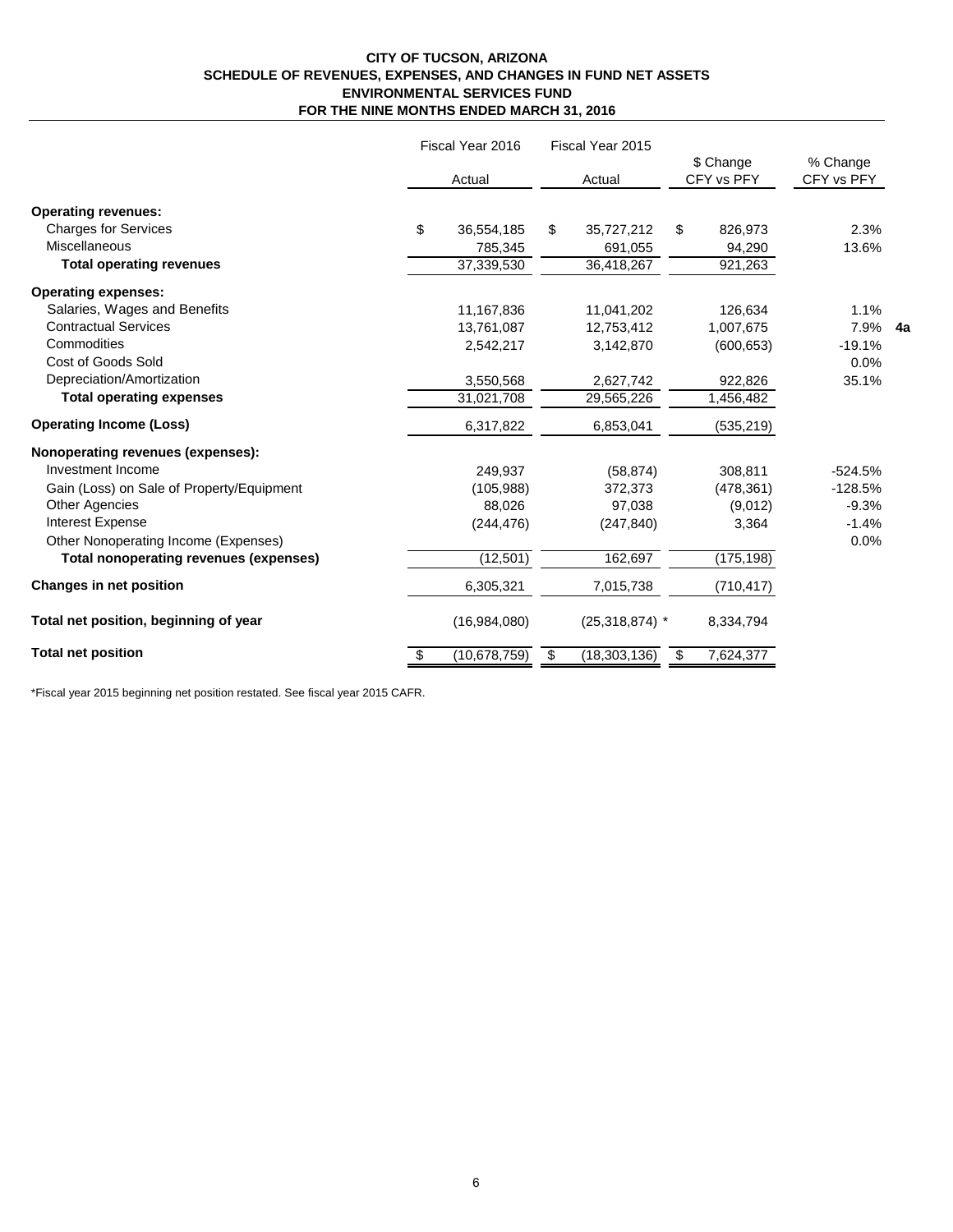#### **CITY OF TUCSON, ARIZONA STATEMENT OF REVENUES, EXPENSES, AND CHANGES IN FUND NET POSITION TUCSON GOLF ENTERPRISE FUND FOR THE NINE MONTHS ENDED MARCH 31, 2016**

|                                        | Randolph       | El Rio           | Silverbell |            | Enke |            | Combined |                |      | <b>Total Budget</b> | % Budget |
|----------------------------------------|----------------|------------------|------------|------------|------|------------|----------|----------------|------|---------------------|----------|
| <b>COURSE OPERATIONS:</b>              |                |                  |            |            |      |            |          |                |      |                     |          |
| <b>Operating revenues:</b>             |                |                  |            |            |      |            |          |                |      |                     |          |
| Green Fees                             | \$1,169,450.00 | \$<br>329,406.00 | \$         | 441,209.00 | \$   | 287,061.00 |          | \$2,227,126.00 |      | \$7,688,730.00      |          |
| <b>Cart Rentals</b>                    | 592,860        | 242,558          |            | 201,637    |      | 209,669    |          | 1,246,724      |      |                     |          |
| Driving Range                          | 227,455        | 6,540            |            | 61,422     |      | 101,578    |          | 396,995        |      |                     |          |
| Clubhouse                              | 233,435        | 140,673          |            | 140,411    |      | 132,461    |          | 646,980        |      |                     |          |
| Other Revenue                          | 754,302        | 119,754          |            | 121,522    |      | 103,049    |          | 1,098,627      |      | 10,130              |          |
| <b>Total Operating Revenues</b>        | 2,977,502      | 838,931          |            | 966,201    |      | 833,818    |          | 5,616,452      |      | 7,698,860           | 73.0%    |
| <b>Operating expenses:</b>             |                |                  |            |            |      |            |          |                |      |                     |          |
| Salaries, Wages and Benefits           | 13.244         | 7.725            |            | 7,726      |      | 7,725      |          | 36,420         |      | 45,840              |          |
| <b>Contractual Services</b>            | 1,536,239      | 815,416          |            | 638,483    |      | 770,186    |          | 3,760,324      |      | 5,537,470           |          |
| Commodities                            | 576.126        | 235,284          |            | 339,412    |      | 284,002    |          | 1,434,824      |      | 1,297,850           |          |
| Cost of Goods Sold                     | 245,037        | 81,433           |            | 78,739     |      | 75,661     |          | 480,870        |      | 646,280             |          |
| Depreciation/Amortization              | 188,182        | 88,249           |            | 176,026    |      | 90,846     |          | 543,303        |      |                     |          |
| <b>Total Operating Expenses</b>        | 2,558,828      | 1,228,107        |            | 1,240,386  |      | 1,228,420  |          | 6,255,741      |      | 7,527,440           | 83%      |
| <b>Operating Income (Loss)</b>         | 418,674        | (389, 176)       |            | (274, 185) |      | (394, 602) |          | (639, 289)     |      | 171,420             |          |
| Nonoperating revenues (expenses):      |                |                  |            |            |      |            |          |                |      |                     |          |
| <b>Interest Expense</b>                | (3,200)        | (1,600)          |            | (1,600)    |      | (1,600)    |          | (8,000)        |      | 7,970               |          |
| Other                                  | 1,389          |                  |            |            |      |            |          | 1,389          |      | 94,250              |          |
| Total nonoperating revenues (expenses) | (1, 811)       | (1,600)          |            | (1,600)    |      | (1,600)    |          | (6,611)        |      | 102,220             |          |
| Changes in net position                | 416,863        | (390, 776)       |            | (275, 785) |      | (396, 202) |          | (645,900)      | - \$ | 273,640             |          |
| Total net position, beginning of year  | 2,018,515      | 1,816,663        |            | 1,345,677  |      | 1,547,528  |          | 6,728,383      |      |                     |          |
| <b>Total net position</b>              | 2,435,378      | \$<br>1,425,887  | \$         | 1,069,892  | \$   | 1,151,326  |          | 6,082,483      |      |                     |          |

Note: OB Sports and City of Tucson statements will report immaterial differences due to timing.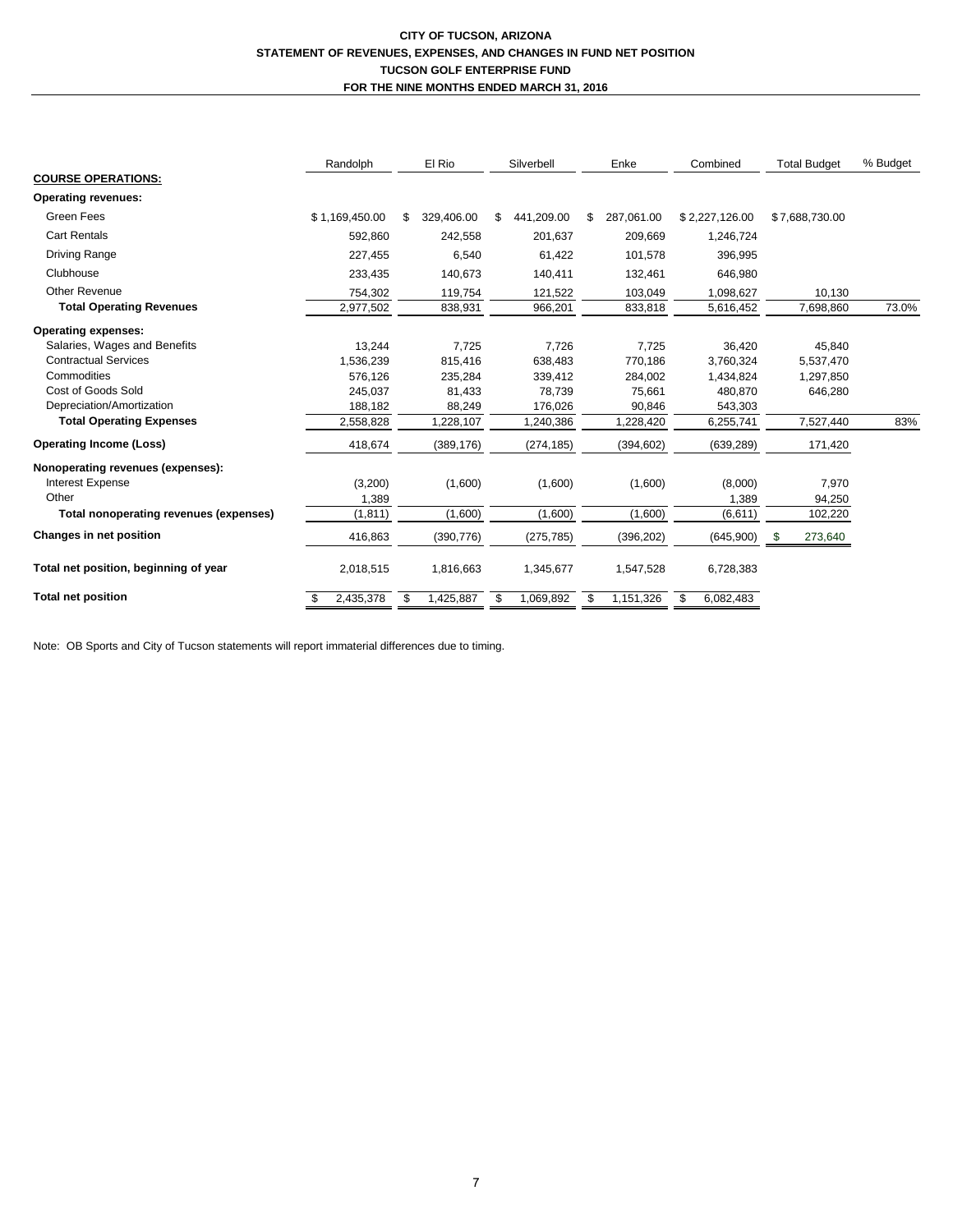## **CITY OF TUCSON, ARIZONA STATEMENT OF REVENUES, EXPENSES, AND CHANGES IN NET POSITION INTERNAL SERVICE FUNDS FOR THE NINE MONTHS ENDED MARCH 31, 2016**

|                                               | <b>Fleet Services</b>   |               |                          | Self Insurance | <b>General Services</b>  |                |  |
|-----------------------------------------------|-------------------------|---------------|--------------------------|----------------|--------------------------|----------------|--|
| <b>Operating revenues:</b>                    |                         |               |                          |                |                          |                |  |
| <b>Charges for Services</b>                   | \$                      | 15,609,411    | \$                       | 10,033,470     | \$                       | 13,612,550     |  |
| <b>Miscellaneous</b>                          |                         | 138,035       |                          | 15,342         |                          | 3,647          |  |
| <b>Total operating revenues</b>               |                         | 15,747,446    |                          | 10,048,812     |                          | 13,616,197     |  |
| <b>Operating expenses:</b>                    |                         |               |                          |                |                          |                |  |
| Salaries, Wages and Benefits                  |                         | 4,228,547     |                          | 872,796        |                          | 6,719,350      |  |
| <b>Contractual Services</b>                   |                         | 4,226,925     |                          | 2,843,394      |                          | 4,160,697      |  |
| Commodities                                   |                         | 7,184,757     |                          | 55,641         |                          | 1,391,248      |  |
| <b>Benefits and Claims</b>                    |                         |               |                          | 4,009,154      |                          |                |  |
| Depreciation                                  |                         | 1,498,988     |                          | 9,127          |                          | 43,235         |  |
| <b>Total operating expenses</b>               |                         | 17,139,217    |                          | 7,790,112      |                          | 12,314,530     |  |
| <b>Operating income (loss)</b>                |                         | (1, 391, 771) |                          | 2,258,700      |                          | 1,301,667      |  |
| Nonoperating revenues (expenses):             |                         |               |                          |                |                          |                |  |
| <b>Property Taxes</b>                         |                         |               |                          | 1,496,603      |                          |                |  |
| Investment Income                             |                         | 11,866        |                          | 95,990         |                          | 15,920         |  |
| Gain (loss) on Sale of Property/Equipment     |                         | 145,205       |                          |                |                          |                |  |
| <b>Federal Non Grant Contributions</b>        |                         |               |                          |                |                          | 146,780        |  |
| Interest Expense                              |                         |               |                          |                |                          | (241, 116)     |  |
| <b>Total nonoperating revenues (expenses)</b> |                         | 157,071       |                          | 1,592,593      |                          | (78, 416)      |  |
| Income (loss) before transfers                |                         | (1, 234, 700) |                          | 3,851,293      |                          | 1,223,251      |  |
| <b>Transfers In</b>                           |                         |               |                          |                |                          | 280,065        |  |
| <b>Changes in net position</b>                |                         | (1,234,700)   |                          | 3,851,293      |                          | 1,503,316      |  |
| Total net position, beginning of year         |                         | 11,322,038    |                          | 830,874        |                          | (10, 781, 094) |  |
| <b>Total net position</b>                     | $\overline{\mathbf{e}}$ | 10,087,338    | $\overline{\mathcal{G}}$ | 4,682,167      | $\overline{\mathcal{G}}$ | (9,277,778)    |  |